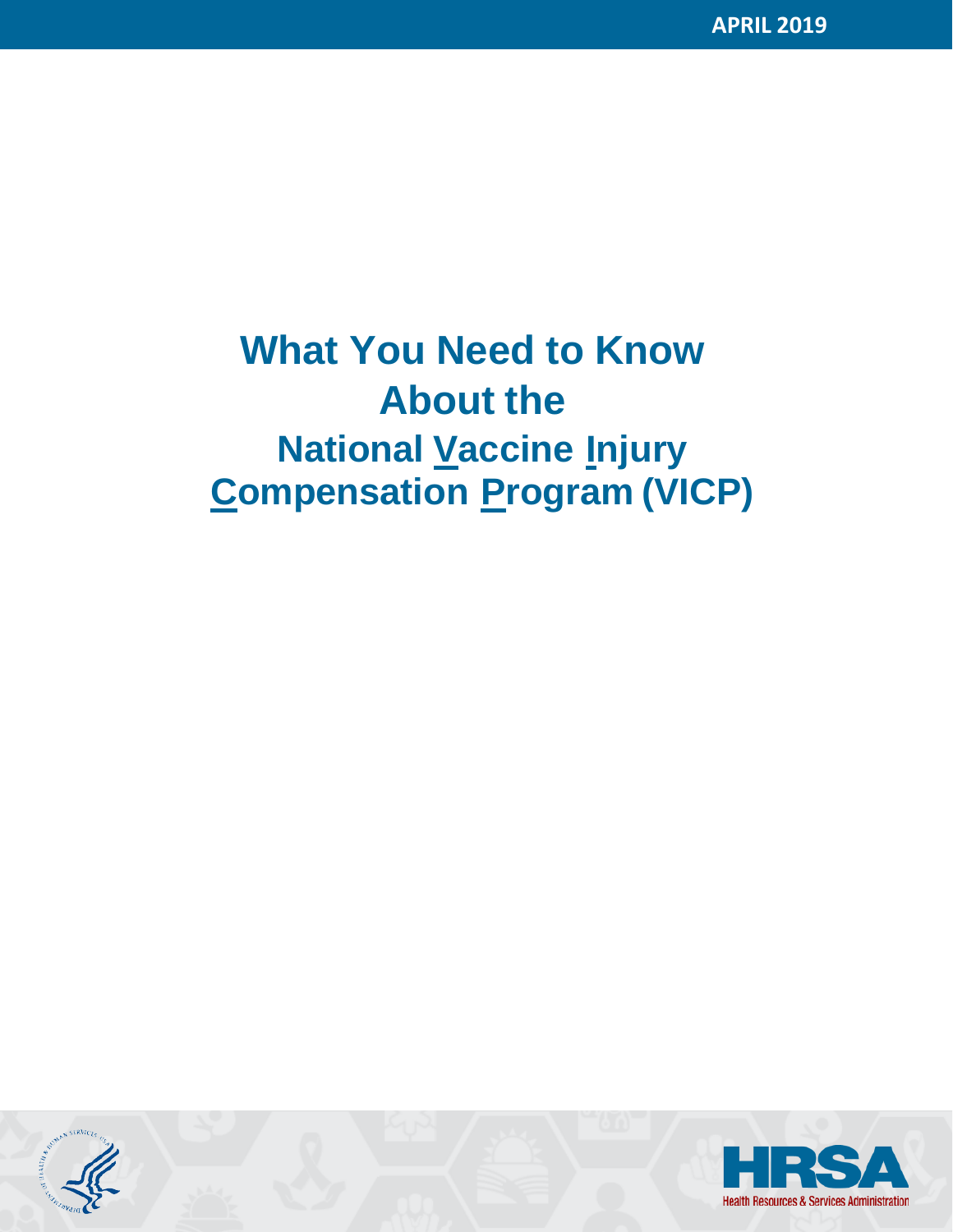# **NOTE:**

*What You Need to Know About the National Vaccine Injury Compensation Program* **(VICP) is not a legal document. The official provisions are contained in the relevant laws, regulations and Court decisions. Because this provides only general information, you may wish to consult a lawyer.**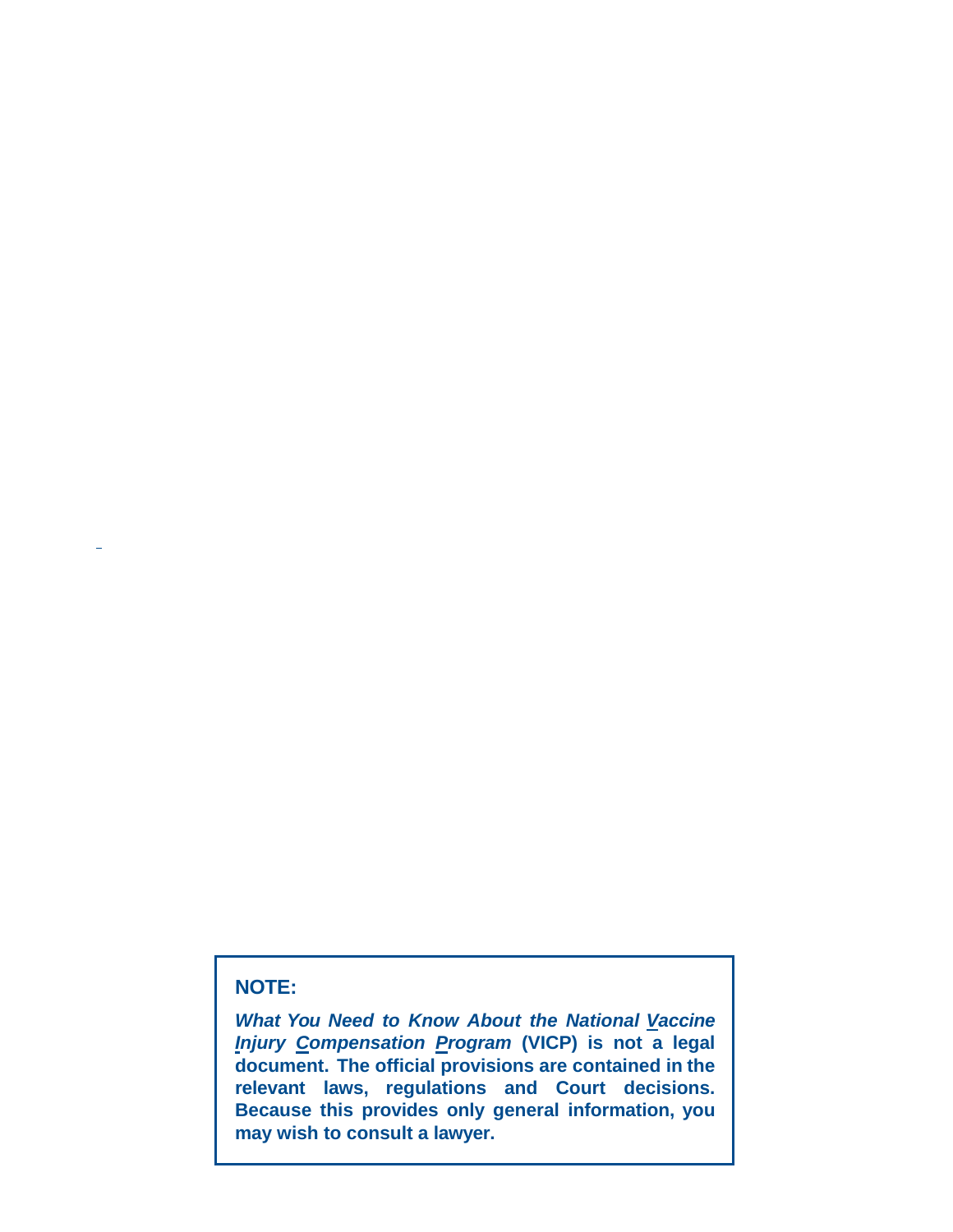# **Contents**

| What medical records and other documents are requested to ensure a timely review of my claim? 5 |
|-------------------------------------------------------------------------------------------------|
|                                                                                                 |
|                                                                                                 |
|                                                                                                 |
|                                                                                                 |
|                                                                                                 |
|                                                                                                 |
|                                                                                                 |
|                                                                                                 |
|                                                                                                 |
|                                                                                                 |
|                                                                                                 |
|                                                                                                 |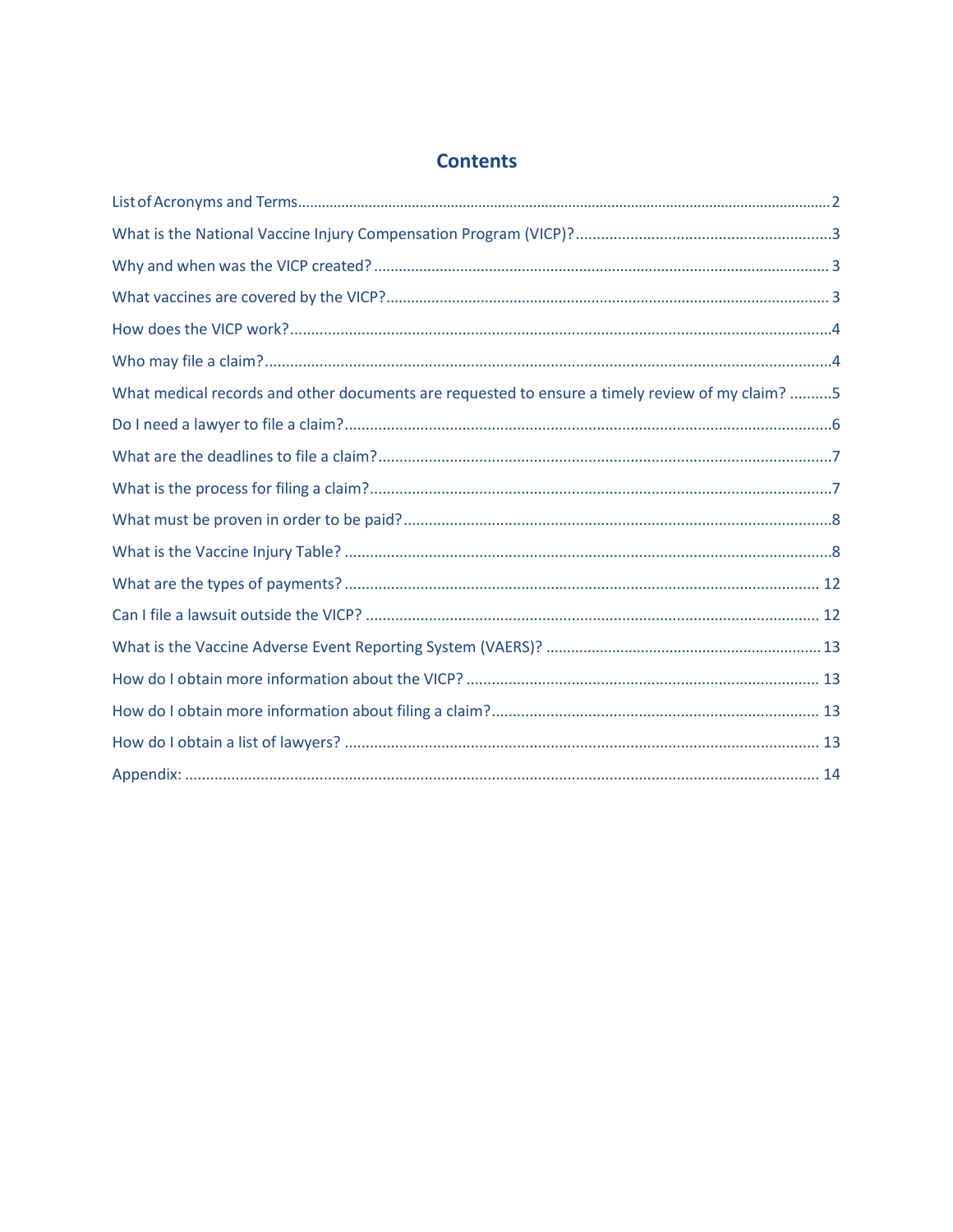# **List of Acronyms and Terms**

<span id="page-3-0"></span>

| <b>Acronym</b> | <b>Definition</b>                                   |
|----------------|-----------------------------------------------------|
| <b>QAI</b>     | Qualifications and Aids to Interpretation           |
| <b>DOJ</b>     | U.S. Department of Justice                          |
| <b>HHS</b>     | U.S. Department of Health and Human Services        |
| <b>HRSA</b>    | <b>Health Resources and Services Administration</b> |
| <b>VAERS</b>   | Vaccine Adverse Event Reporting System              |
| <b>VICP</b>    | National Vaccine Injury Compensation Program        |
| <b>Court</b>   | U.S. Court of Federal Claims                        |
| <b>Table</b>   | Vaccine Injury Table                                |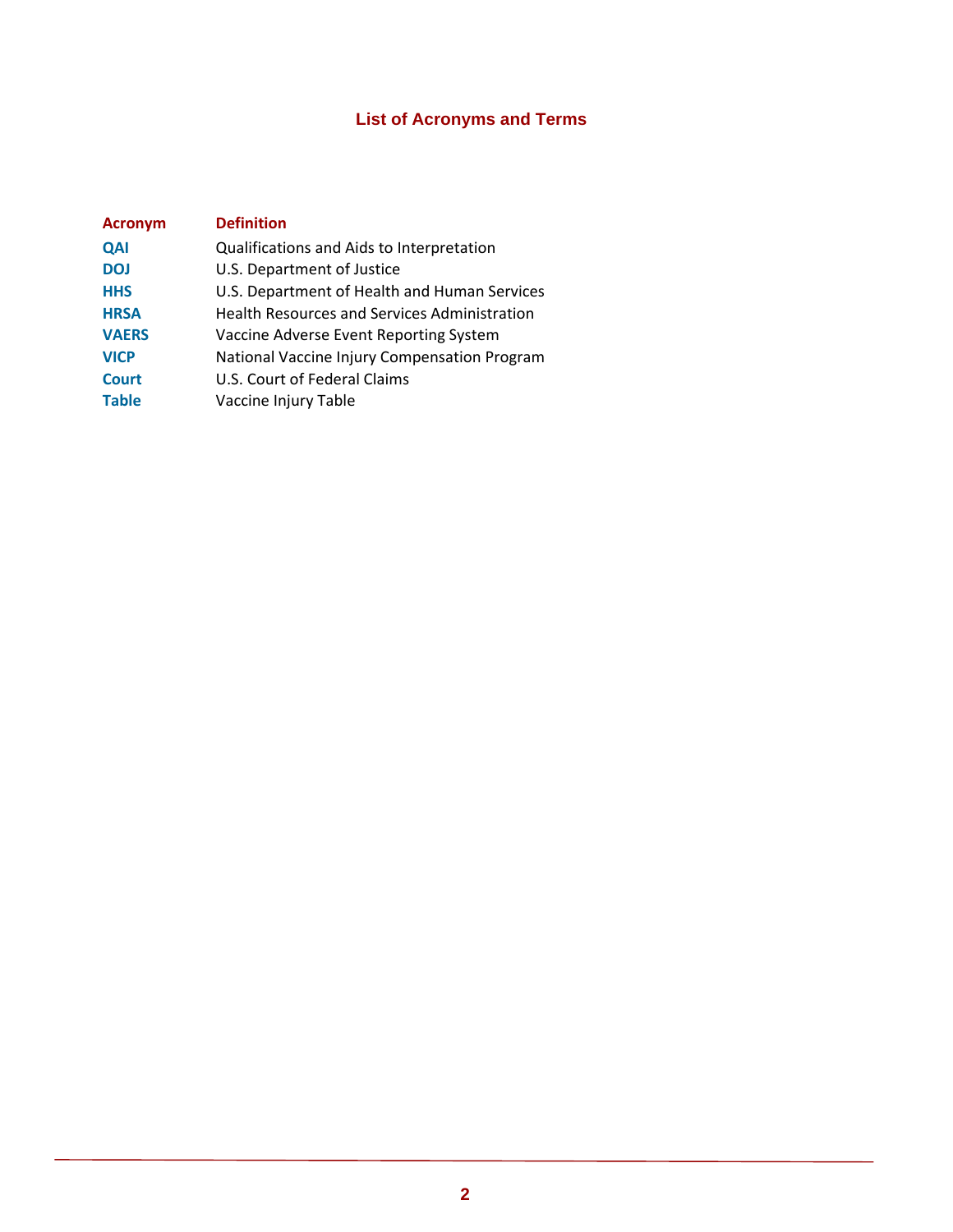# <span id="page-4-0"></span>**What is the National Vaccine Injury Compensation Program (VICP)?**

Vaccines save lives by preventing disease in the people who receive them. Most people who get vaccines have no serious problems. However, vaccines, like any medicines, can rarely cause serious problems, such as severe allergic reactions. In those rare cases, the VICP, which is a Federal program, provides compensation to people found to be injured by certain vaccines. The U.S. Court of Federal Claims decides who will be paid. Three Federal government offices have a role in the VICP:

- The U.S. Department of Health and Human Services (HHS);
- The U.S. Department of Justice (DOJ); and
- <span id="page-4-1"></span>• The U.S. Court of Federal Claims (the Court).

The VICP is located in the HHS, Health Resources and Services Administration, Healthcare Systems Bureau, Division of Injury Compensation Programs.

# **Why and when was the VICP created?**

In the early 1980s, news reports of serious side effects from the DTP (diphtheria, tetanus, pertussis) vaccine caused some to question the safety of the vaccine. Parents began filing many lawsuits against vaccine companies, doctors, and nurses. Some vaccine companies decided to stop making vaccines, which created vaccine shortages and threatened the Nation's health.

All of these problems led a group of doctors, public health organizations, vaccine companies, and private citizens to encourage Congress to enact a new law to compensate those found to be injured by childhood vaccines. The National Childhood Vaccine Injury Act of 1986 (Public Law 99-660) created the VICP, which began on October 1, 1988.

#### <span id="page-4-2"></span>**What vaccines are covered by the VICP?**

- Diphtheria, tetanus, pertussis (DTP, DTaP, Tdap, DT, Td, or TT)
- Haemophilus influenzae type b (Hib)
- Hepatitis A (HAV)
- Hepatitis B (HBV)
- Human papillomavirus (HPV)
- Influenza (TIV, LAIV) [given each year]
- Measles, mumps, rubella (MMR, MR, M, R)
- Meningococcal (MCV4, MPSV4, MenB-FHbp, MenB-4C)
- Polio (OPV or IPV)
- Pneumococcal conjugate (PCV)
- Rotavirus (RV)
- Varicella (VZV)
- Any combination of the vaccines above
- Additional vaccines may be added in the future

For a description of the diseases prevented by these vaccines, see page 14 in the Appendix.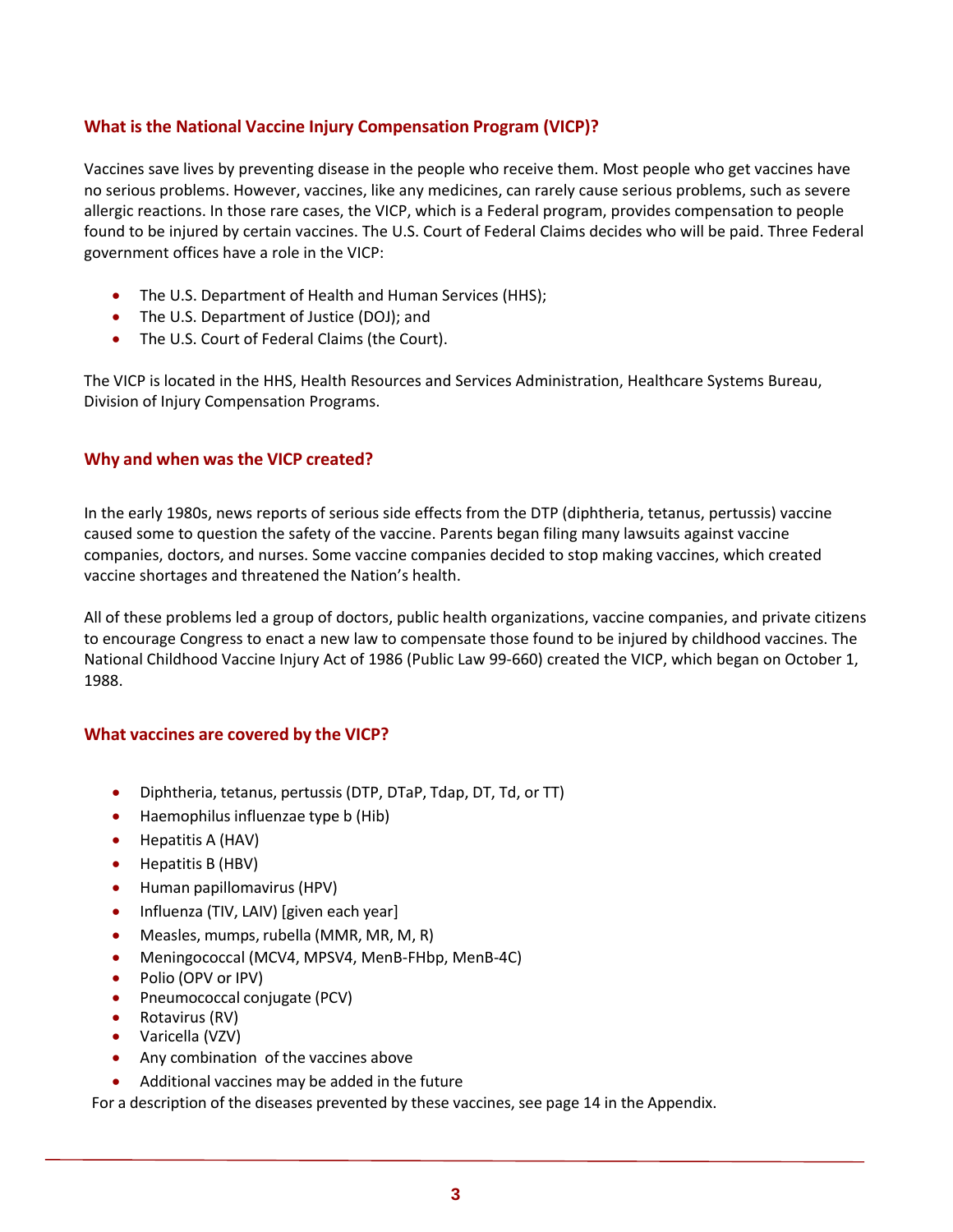## <span id="page-5-0"></span>**How does the VICP work?**

First, a claim must be filed by or on the behalf of the individual thought to be injured by a vaccine covered by the VICP. A claim is started by filing a legal document called a petition that is prepared by you or your lawyer to request compensation under the VICP. Anyone who files a claim is called a petitioner. The only form required is the Court's cover sheet for the claim. You may obtain a copy of the cover sheet and a sample claim by calling (202) 357-6400. Your claim should address the following information:

- who was injured by the vaccine;
- which vaccine caused the injury;
- when the vaccine was given;
- the city and state or country where the vaccine was given;
- the type of injury;
- when the first symptom of the injury appeared; and
- how long the effects of the injury lasted.

Your claim should also include your medical records and/or other appropriate documents, the Court's cover sheet, and the \$400.00 filing fee. If you are unable to pay this fee, call (202) 357-6400 for assistance. The original claim and two copies plus a \$400.00 filing fee should be sent to:

Clerk U.S. Court of Federal Claims 717 Madison Place, N.W. Washington, D.C. 20439

One copy should be sent to:

Director, Division of Injury Compensation Programs HRSA, Healthcare Systems Bureau 5600 Fishers Lane, 8N146B Rockville, Maryland 20857

#### **Who may file a claim?**

- <span id="page-5-1"></span>• You may file a claim if you received a vaccine covered by the VICP and believe that you have been injured by this vaccine.
- You may also file a claim if you are a parent or legal guardian of a child or disabled adult who received a vaccine covered by the VICP and believe that the person was injured by this vaccine.
- You may file a claim if you are the legal representative of the estate of a deceased person who received a vaccine covered by the VICP and believe that the person's death resulted from the vaccine injury.
- You may file a claim if you are *not* a United States citizen.
- Some people who receive vaccines outside of the U.S. may be eligible for compensation. The vaccines must have been covered by the VICP and given in the following circumstances:
	- the injured person must have received a vaccine in a U.S. trust territory; or
	- if the vaccine was administered outside of the U.S. or its trust territories: 1) the injured person must have been a U.S. citizen serving in the military or a U.S. government employee, or have been a dependent of such a citizen; or 2) the injured person must have received a vaccine manufactured by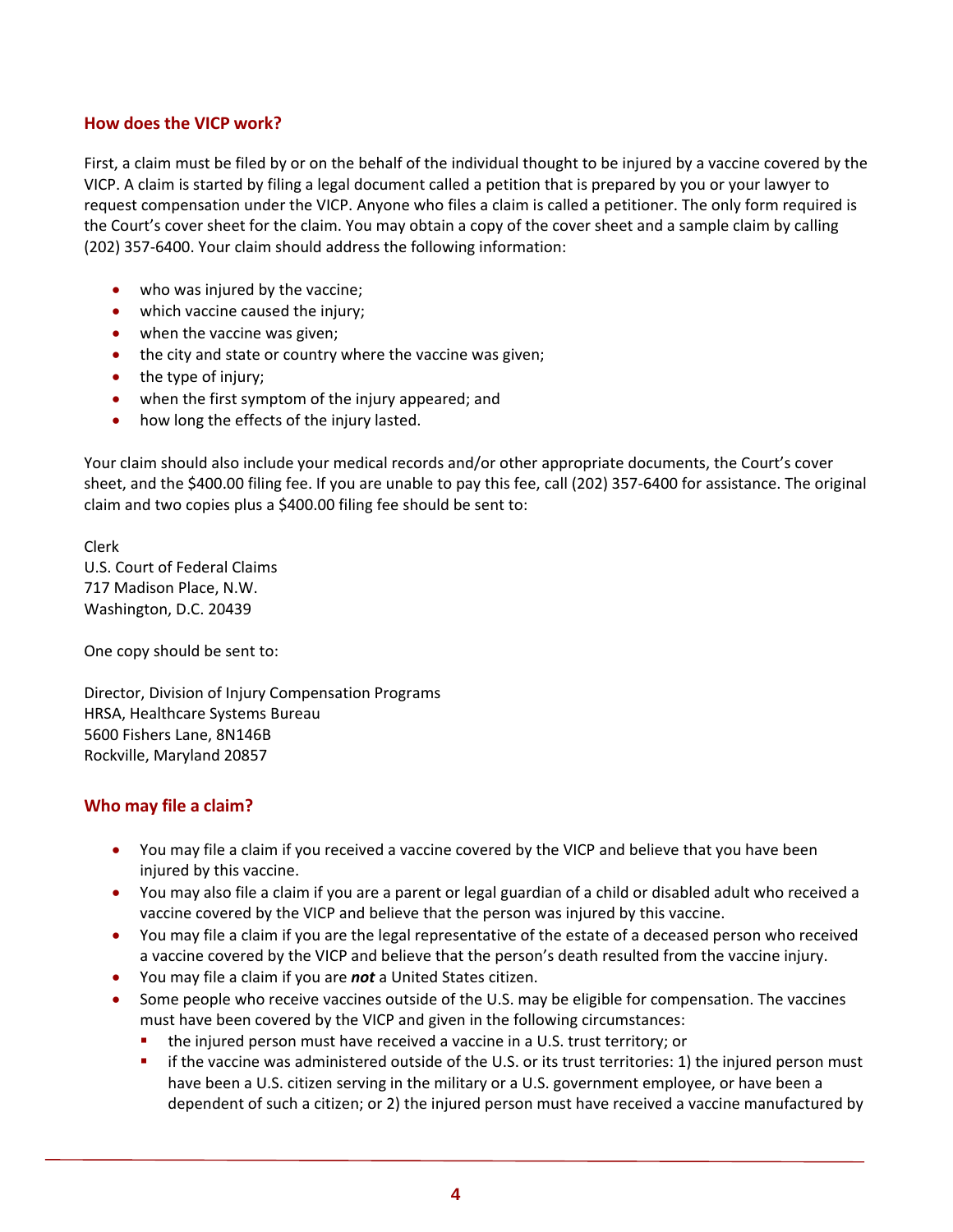<span id="page-6-0"></span>a vaccine company located in the U.S. and returned to the U.S. within 6 months after the date of vaccination.

In addition, to be eligible to file a claim, the effects of the person's injury must have: 1) lasted for more than 6 months after the vaccine was given; or 2) resulted in a hospital stay *and* surgery; or 3) resulted in death.

#### **What medical records and other documents are requested to ensure a timely review of my claim?**

You must include certain medical records and/or other appropriate documents with the claim. If some medical records are unavailable, you must identify those records and explain why they are unavailable. The medical review and processing of the claim may be delayed if you do not include the appropriate medical records and other documents with the claim.

In order to ensure that your claim is processed in a timely manner, the VICP suggests that you include the following medical records and other documents when filing your claim with the Court and the Secretary of Health and Human Services, c/o Director, Division of Injury Compensation Programs.

#### **Medical Records**

#### **1. Prenatal and Birth Records**

Mother's prenatal record Delivery record Birth Certificate Newborn hospital record including doctors'/nurses' notes, and radiology/lab results Any hospitalization face sheet with final diagnosis

#### **2. Medical Records Prior to Vaccination**

Clinic notes (such as Well Baby visits) Private doctor visits Growth charts/lab/radiology results Consultation reports and evaluations Developmental charts

#### **3. Vaccination Record (if available)**

Lot number Manufacturer

#### **4. Post-Injury Hospital/Emergency Treatment Records**

Admission/discharge summaries History and physical records Progress notes (including doctors'/nurses' notes) Medication records Lab/radiology/EEG results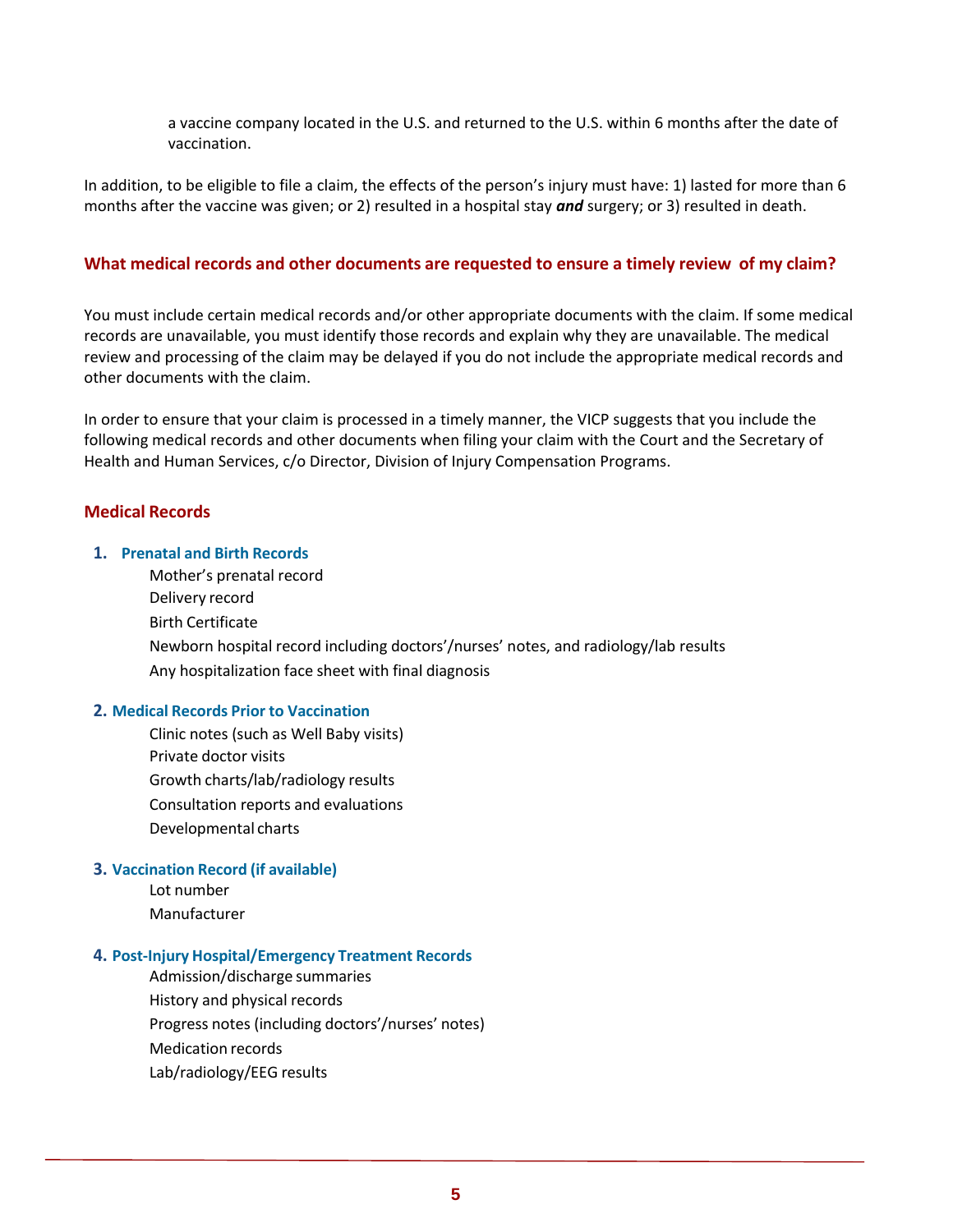

Flow sheets(respiratory care/treatments) Consultation reports and evaluations

#### **5. Post-Injury Outpatient Records**

History and physical records Progress notes (including doctors'/nurses' notes) Medication records Lab/radiology/EEG results Clinic notes All evaluations

#### **6. Vaccine Adverse Event Reporting System (VAERS) form (if submitted)**

#### **7. Long Term Records(that apply to your injury)**

School records Consultation reports and evaluations Educational testing records Psychological testing records Police/ambulance records

#### **8. Death Records(if applicable)**

Death Certificate Autopsy report (if done) Autopsy slides

#### **Do I need a lawyer to file a claim?**

You do not need a lawyer to file a claim. However, since this is a legal process, most people use a lawyer. If certain minimal requirements are met, the VICP will pay your lawyer's fees and other legal costs related to your claim, whether or not you are paid for a vaccine injury or death. The VICP will not pay the fees of petitioners representing themselves, but will pay their other legal costs, whether or not the claim is paid as long as certain minimal requirements are met.

<span id="page-7-0"></span><sup>\*</sup>Note: Number 1 may be omitted if the injured person is an adult.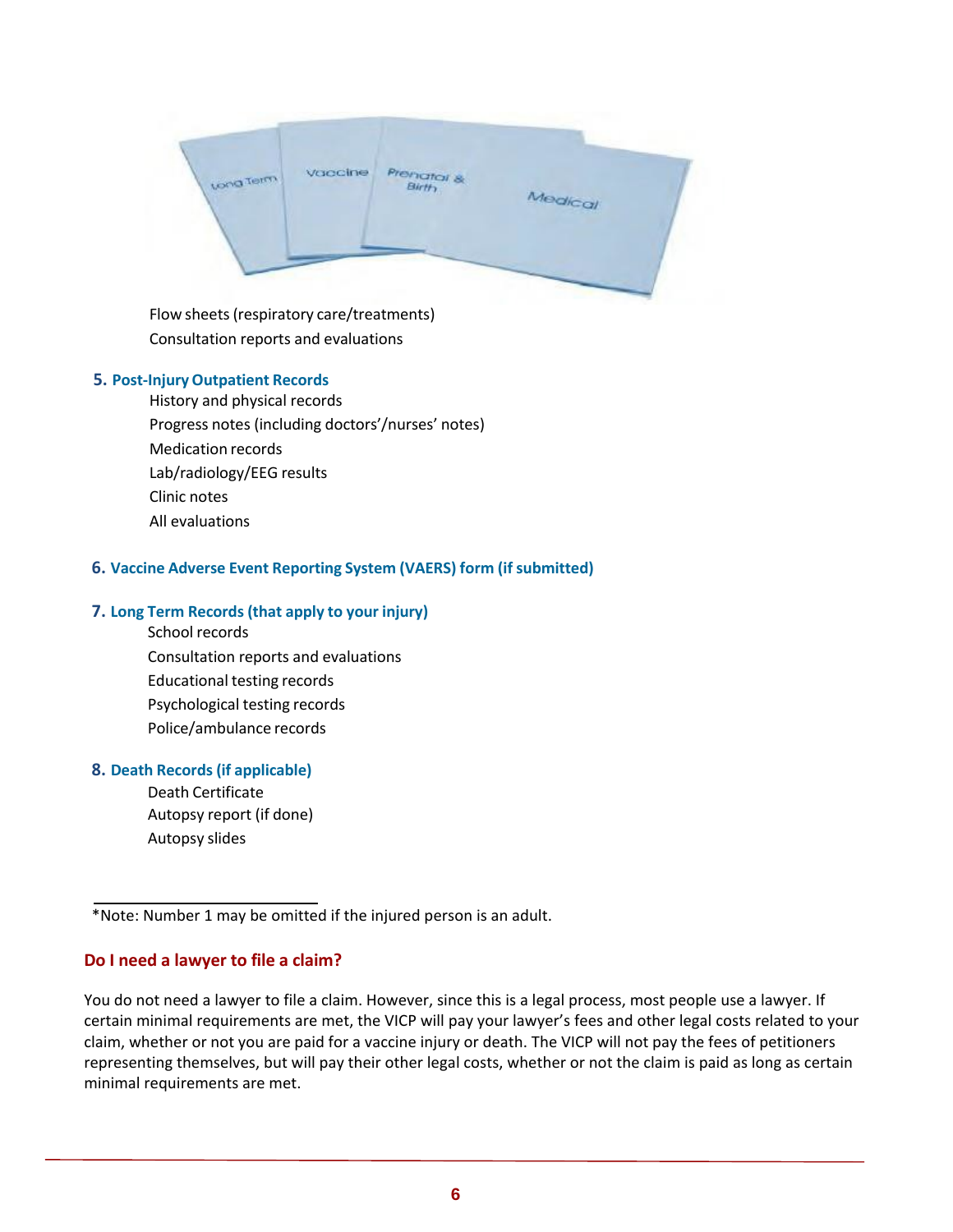# <span id="page-8-0"></span>**What are the deadlines to file a claim?**

The general filing deadlines are:

- For an injury, your claim must be filed within 3 years after the first symptom of the vaccine injury.
- For a death, your claim must be filed within 2 years of the death and 4 years after the start of first symptom of the vaccine-related injury from which the death occurred.

When a new vaccine is covered by the VICP or when a new injury/condition is added to the Vaccine Injury Table (Table), claims that do not meet the general filing deadlines must be filed within 2 years from the date the vaccine or injury/condition is added to the Table for injuries or deaths that occurred up to 8 years before the Table change. The Table lists and explains injuries that are presumed to be caused by vaccines. For more details about the Table, visit **[www.hrsa.gov/vaccine](http://www.hrsa.gov/vaccinecompensation)-compensation.** 

For example, the hepatitis A vaccine was covered by the VICP as of December 1, 2004. Under the general filing deadline for an injury, the claim must be filed within 3 years after the first symptom of the vaccine injury. However, claims that do not meet the general filing deadlines must have been filed by December 1, 2006 for injuries or deaths that occurred on or after December 1, 1996.

# <span id="page-8-1"></span>**What is the process for filing a claim?**

A summary of the claims process is provided below. The Court has documents which explain the process in more detail. To obtain these documents, you may visit the Court's Website at [www.uscfc.uscourts.gov o](http://www.uscfc.uscourts.gov/)r call (202) 357-6400. Most petitioners use a lawyer since this is a legal process, and the Rules of the Court are very specific and must be followed.

The process for filing a claim is:

- 1. The petitioner or petitioner's lawyer sends one original and two copies of the claim along with the medical records, other appropriate documents, and a \$400 filing fee to the Court;
- 2. The petitioner or petitioner's lawyer sends one copy of the claim including the medical records and other appropriate documents to the Secretary of Health and Human Services, c/o Director, Division of Injury Compensation Programs;
- 3. The Court sends one copy of the claim and medical records to the DOJ;
- 4. HHS reviews the medical information in the claim and this review is sent to the DOJ lawyer who represents the Secretary of Health and Human Services;
- 5. The DOJ lawyer reviews the legal aspects of the claim and writes a report;
- 6. The HHS and DOJ reviews are combined into one report that is sent to the Court and petitioner or petitioner's lawyer;
- 7. The DOJ and petitioner or petitioner's lawyer take legal action to resolve the claim;
- 8. A "special master" (a lawyer appointed by the judges of the Court) decides if the claim will be paid and how much will be paid for the claim;
- 9. If the special master decides to pay the claim, the petitioner must make a decision to accept or reject the special master's decision in writing; and
- 10. The special master's decision may be appealed to a judge of the Court by the petitioner or HHS, then to the U.S. Court of Appeals for the Federal Circuit and, finally, to the U.S. Supreme Court.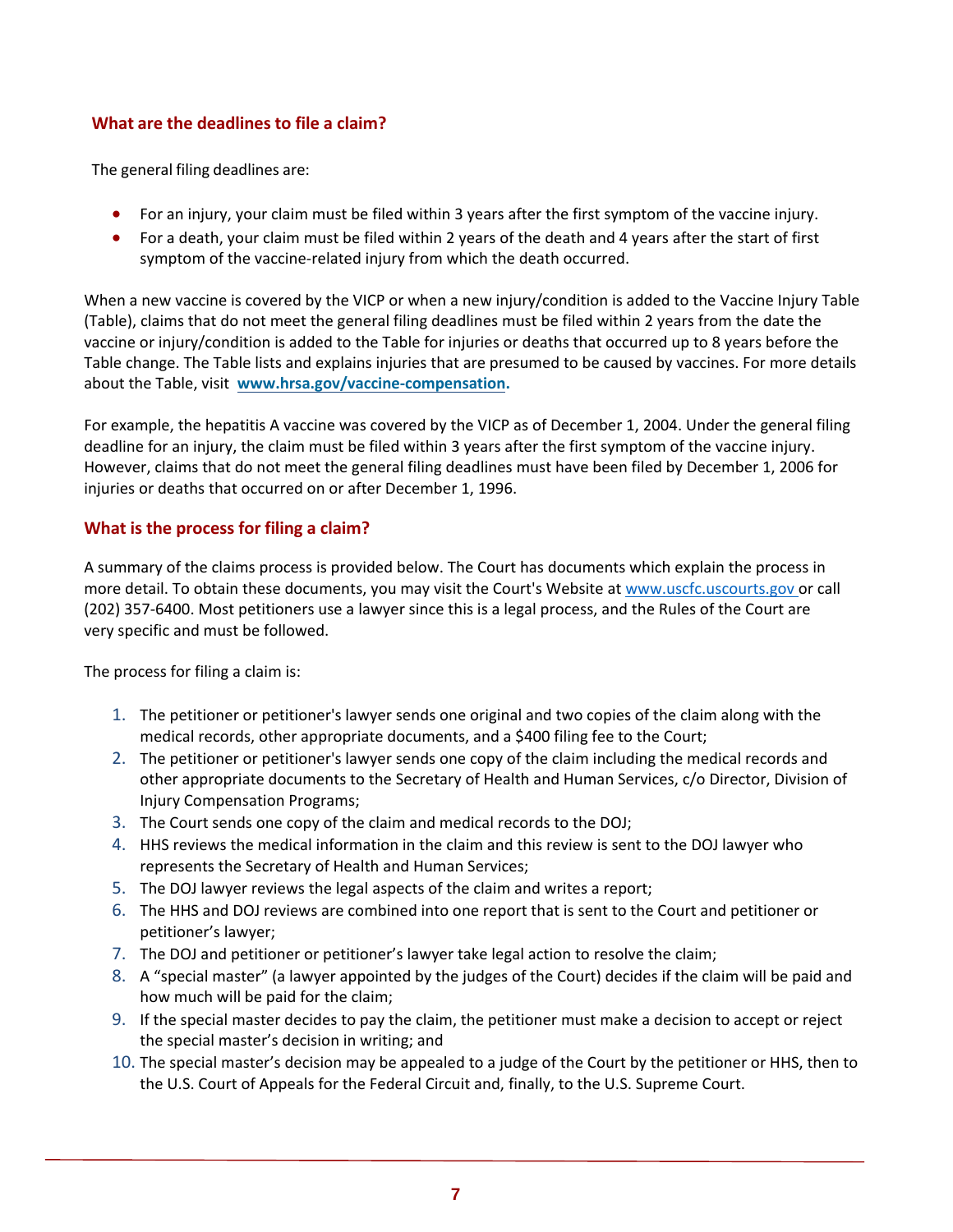# <span id="page-9-0"></span>**What must be proven in order to be paid?**

You must prove that:

- the injured person received a vaccine listed on the Table; and
- the first symptom of the injury/condition on the Table as defined in the Qualifications and Aids to Interpretation (QAIs) occurred within the time period listed on the Table; or
- the vaccine caused the injury; or
- the vaccine caused an existing illness to get worse (significantly aggravated).

In addition, the Court must determine that the injury or death did not result from any other possible causes.

# <span id="page-9-1"></span>**What is the Vaccine Injury Table?**

The Table makes it easier for some people to get compensation. The Table lists and explains injuries/conditions that are presumed to be caused by vaccines. It also lists time periods in which the first symptom of these injuries/conditions must occur after receiving the vaccine. If the first symptom of these injuries/conditions occurs within the listed time periods, it is presumed that the vaccine was the cause of the injury or condition unless another cause is found. For example, if you received the tetanus vaccine and had a severe allergic reaction (anaphylaxis) within 4 hours after receiving the vaccine, then it is presumed that the tetanus vaccine caused the injury if no other cause is found.

If your injury/condition is not on the Table or if your injury/condition did not occur within the time period on the Table, you must prove that the vaccine caused the injury/condition. Such proof must be based on medical records or opinion, which may include expert witness testimony.

The Table and QAI's change sometimes. To obtain a copy of the latest Table and QAI's, visit the VICP Website at www.hrsa.gov/vaccine-compensation, or call 1-800-338-2382.

The following is a list of the vaccines covered by the VICP. These vaccines can be given alone or combined with other vaccines. The listing also includes the injuries/conditions associated with these vaccines and the time period in which the first symptom of these injuries/conditions must occur in order for the VICP to presume that the vaccine was the cause. For a description of the diseases prevented by these vaccines, see page 14 in the Appendix.

<sup>\*</sup>The QAI's define some of the injuries/conditions listed on the Table.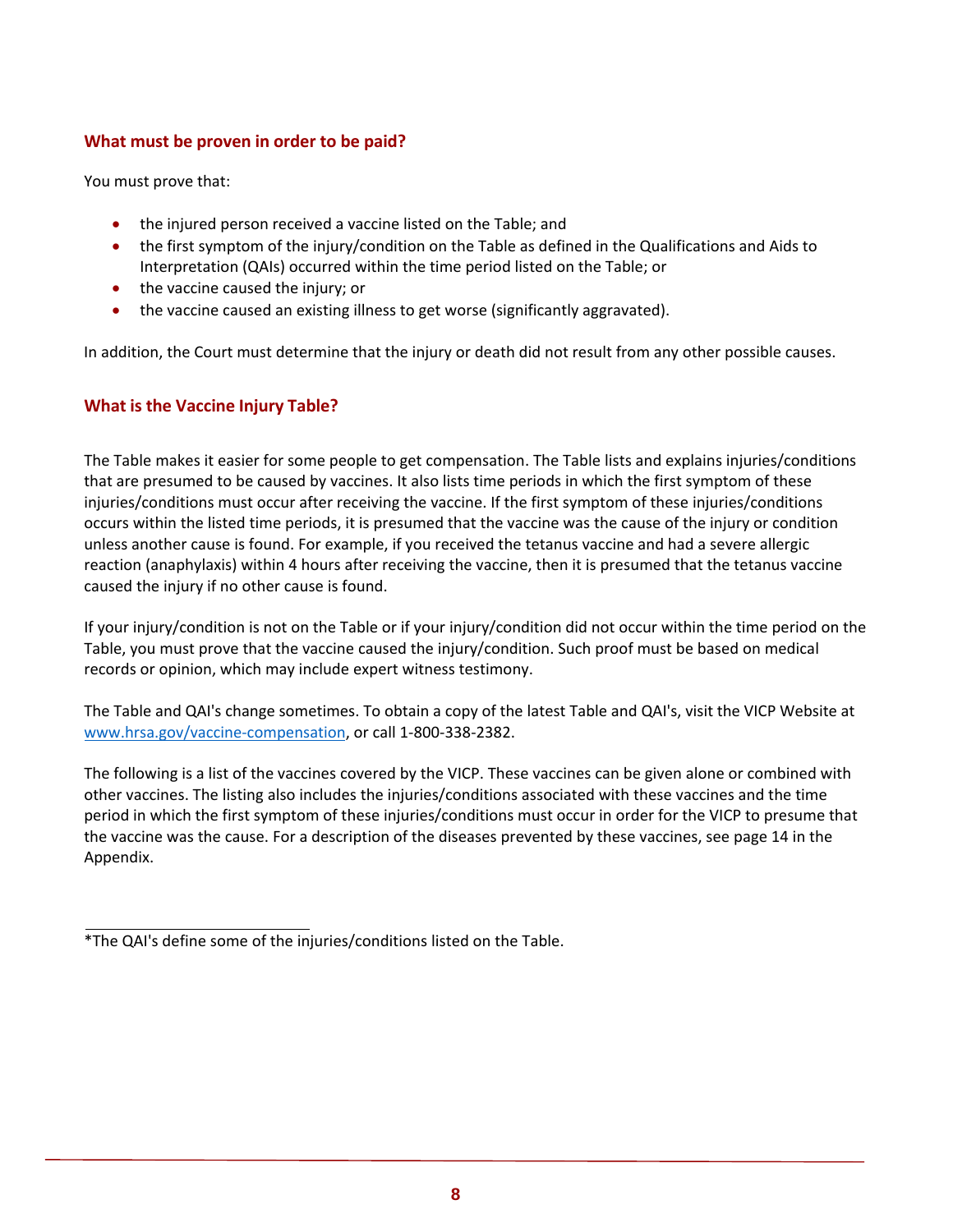Important: This is only a summary of the Table. The definitions of these injuries/conditions are in the QAI's.

#### **Vaccine Injury Table**

# *Applies Only to Petitions for Compensation Filed under the National Vaccine Injury Compensation Program on or after March 21, 2017*

| <b>Vaccine</b>                                                                                                                                                                  | Illness, disability, injury or<br>condition covered                                                                                                              | Time period for first symptom<br>or manifestation of onset or<br>of significant aggravation<br>after vaccine administration |
|---------------------------------------------------------------------------------------------------------------------------------------------------------------------------------|------------------------------------------------------------------------------------------------------------------------------------------------------------------|-----------------------------------------------------------------------------------------------------------------------------|
| I. Vaccines containing tetanus toxoid<br>(e.g., DTaP, DTP, DT, Td, or TT)                                                                                                       | Anaphylaxis<br>А.<br><b>Brachial Neuritis</b><br><b>B.</b><br>C. Shoulder Injury<br><b>Related to Vaccine</b><br>Administration<br>D. Vasovagal syncope          | $\leq$ 4 hours.<br>2-28 days (not less than 2 days<br>and not more than 28 days).<br>≤48 hours.<br>≤1 hour.                 |
| II. Vaccines containing whole cell<br>pertussis bacteria, extracted or<br>partial cell pertussis bacteria, or<br>specific pertussis antigen(s) (e.g.,<br>DTP, DTaP, P, DTP-Hib) | Anaphylaxis<br>А.<br>Encephalopathy<br><b>B.</b><br>or encephalitis<br>C. Shoulder Injury<br><b>Related to Vaccine</b><br>Administration<br>D. Vasovagal syncope | $\leq$ 4 hours.<br>≤72 hours.<br>≤48 hours.<br>≤1 hour.                                                                     |
| III. Vaccines containing measles,<br>mumps, and rubella virus or any of<br>its components (e.g., MMR, MM,<br>MMRV)                                                              | Anaphylaxis<br>А.<br>Encephalopathy or<br>B.<br>encephalitis<br>C. Shoulder Injury<br><b>Related to Vaccine</b><br>Administration<br>D. Vasovagal syncope        | ≤4 hours.<br>5-15 days (not less than 5 days<br>and not more than 15 days).<br>≤48 hours.<br>$\leq 1$ hour.                 |
| IV. Vaccines containing rubella virus<br>(e.g., MMR, MMRV)                                                                                                                      | A. Chronic arthritis                                                                                                                                             | 7-42 days (not less than 7 days<br>and not more than 42 days).                                                              |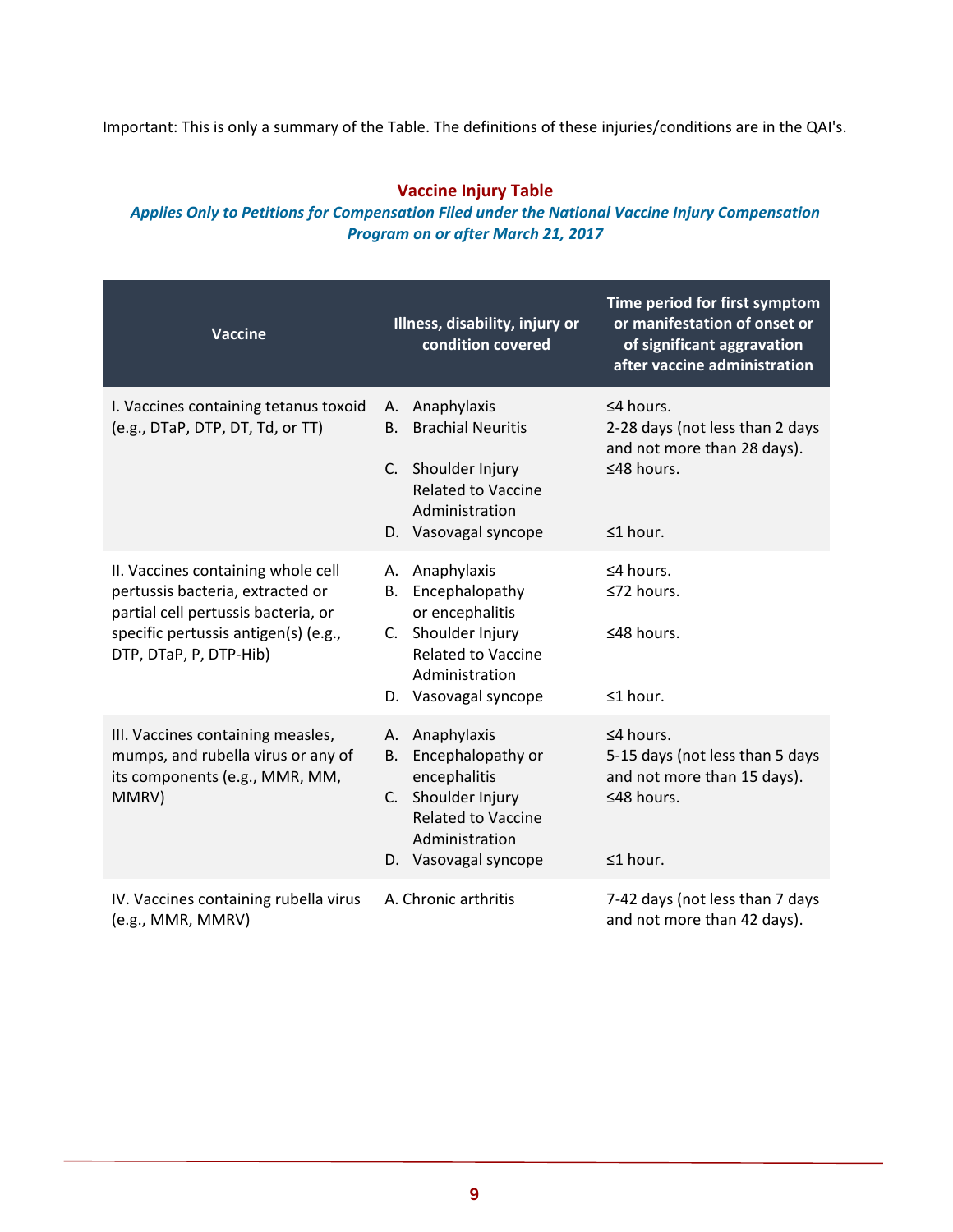| <b>Vaccine</b>                                                  | Illness, disability, injury or<br>condition covered                                                                                                                                                                                                                                                                      | Time period for first symptom<br>or manifestation of onset or<br>of significant aggravation<br>after vaccine administration |
|-----------------------------------------------------------------|--------------------------------------------------------------------------------------------------------------------------------------------------------------------------------------------------------------------------------------------------------------------------------------------------------------------------|-----------------------------------------------------------------------------------------------------------------------------|
| V. Vaccines containing measles<br>virus (e.g., MMR, MM, MMRV)   | A. Thrombocytopenic purpura<br>Vaccine-Strain Measles Viral<br>В.<br>Disease in an<br>immunodeficient recipient<br>-Vaccine-strain virus identified<br>-If strain determination is not<br>done or if laboratory testing is<br>inconclusive                                                                               | 7-30 days (not less than 7 days<br>and not more than 30 days).<br>Not applicable.<br>≤12 months.                            |
| VI. Vaccines containing polio<br>live virus (OPV)               | A. Paralytic Polio<br>-in a non-immunodeficient<br>recipient<br>-in an immunodeficient recipient<br>-in a vaccine associated<br>community case<br>B. Vaccine-Strain Polio Viral<br>Infection<br>-in a non-immunodeficient<br>recipient<br>-in an immunodeficient recipient<br>-in a vaccine associated<br>community case | $\leq$ 30 days.<br>$\leq$ 6 months.<br>Not applicable.<br>$\leq$ 30 days.<br>$\leq$ 6 months.<br>Not applicable.            |
| VII. Vaccines containing polio<br>inactivated virus (e.g., IPV) | A. Anaphylaxis<br>Shoulder Injury Related to<br>В.<br>Vaccine Administration<br>Vasovagal syncope<br>C.                                                                                                                                                                                                                  | $\leq$ 4 hours.<br>≤48 hours.<br>$\leq 1$ hour.                                                                             |
| VIII. Hepatitis B vaccines                                      | Anaphylaxis<br>А.<br>Shoulder Injury Related to<br>В.<br>Vaccine Administration<br>C. Vasovagal syncope                                                                                                                                                                                                                  | ≤4 hours.<br>≤48 hours.<br>$\leq 1$ hour.                                                                                   |
| IX. Haemophilus influenzae<br>type b (Hib) vaccines             | Shoulder Injury Related to<br>А.<br>Vaccine Administration<br>Vasovagal syncope<br>В.                                                                                                                                                                                                                                    | ≤48 hours.<br>≤1 hour.                                                                                                      |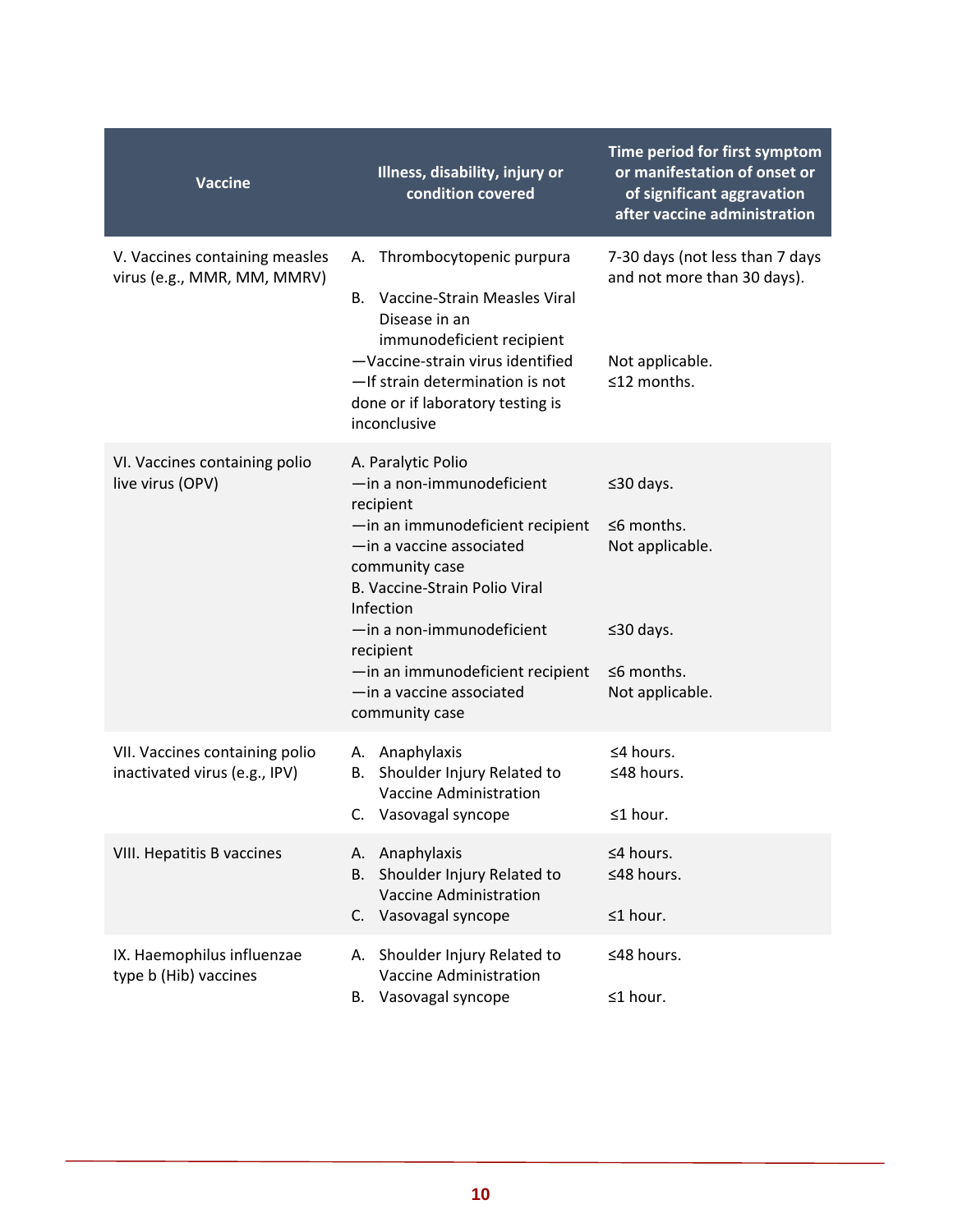| <b>Vaccine</b>                              | Illness, disability, injury or condition<br>covered                                                                                                                                                                                                                                                                                             | Time period for first symptom<br>or manifestation of onset or<br>of significant aggravation<br>after vaccine administration                       |
|---------------------------------------------|-------------------------------------------------------------------------------------------------------------------------------------------------------------------------------------------------------------------------------------------------------------------------------------------------------------------------------------------------|---------------------------------------------------------------------------------------------------------------------------------------------------|
| X. Varicella vaccines                       | A. Anaphylaxis<br>Disseminated varicella vaccine-<br>В.<br>strain viral disease<br>-Vaccine-strain virus identified<br>-If strain determination is not done<br>or if laboratory testing is inconclusive<br>C. Varicella vaccine-strain viral<br>reactivation<br>D. Shoulder Injury Related to<br>Vaccine Administration<br>E. Vasovagal syncope | $\leq$ 4 hours.<br>Not applicable.<br>7-42 days (not less than 7 days<br>and not more than 42 days).<br>Not applicable.<br>≤48 hours.<br>≤1 hour. |
| XI. Rotavirus vaccines                      | A. Intussusception                                                                                                                                                                                                                                                                                                                              | 1-21 days (not less than 1 day<br>and not more than 21 days).                                                                                     |
| XII. Pneumococcal<br>conjugate vaccines     | A. Shoulder Injury Related to<br>Vaccine Administration<br>B. Vasovagal syncope                                                                                                                                                                                                                                                                 | ≤48 hours.<br>$\leq 1$ hour.                                                                                                                      |
| XIII. Hepatitis A vaccines                  | A. Shoulder Injury Related to<br>Vaccine Administration<br>B. Vasovagal syncope                                                                                                                                                                                                                                                                 | ≤48 hours.<br>≤1 hour.                                                                                                                            |
| XIV. Seasonal influenza<br>vaccines         | A. Anaphylaxis<br>Shoulder Injury Related to<br>В.<br><b>Vaccine Administration</b><br>C. Vasovagal syncope<br>D. Guillain-Barré Syndrome                                                                                                                                                                                                       | $\leq$ 4 hours.<br>$≤48$ hours.<br>$\leq 1$ hour.<br>3-42 days (not less than 3 days<br>and not more than 42 days).                               |
| XV. Meningococcal<br>vaccines               | A. Anaphylaxis<br>Shoulder Injury Related to<br>В.<br>Vaccine Administration<br>C. Vasovagal syncope                                                                                                                                                                                                                                            | ≤4 hours.<br>≤48 hours.<br>$\leq 1$ hour.                                                                                                         |
| XVI. Human papillomavirus<br>(HPV) vaccines | A. Anaphylaxis<br>Shoulder Injury Related to<br>В.<br>Vaccine Administration<br>Vasovagal syncope<br>C.                                                                                                                                                                                                                                         | $\leq$ 4 hours.<br>≤48 hours.<br>$\leq 1$ hour.                                                                                                   |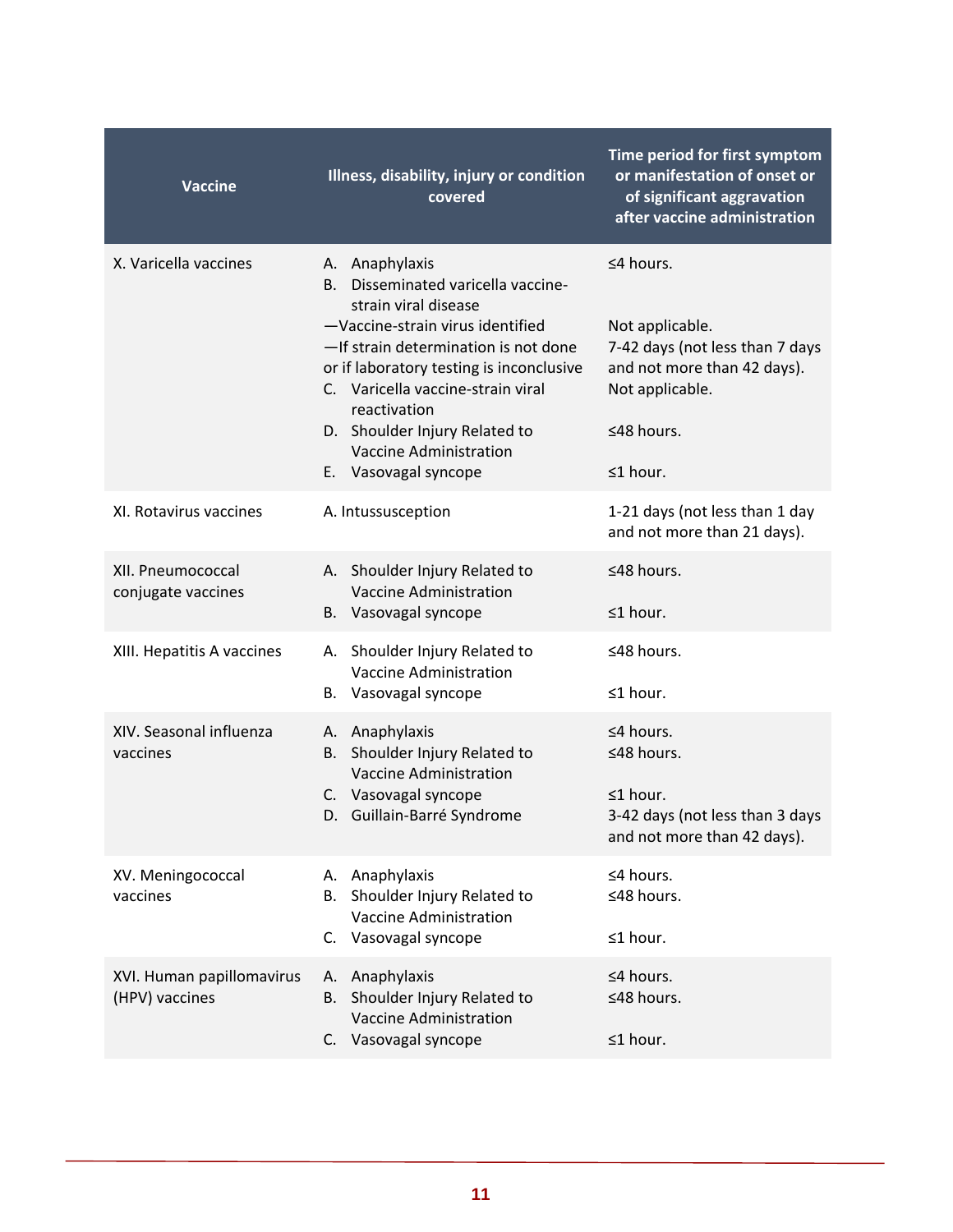<span id="page-13-2"></span>

| Vaccine                                                                                                                                                      | Illness, disability, injury or condition<br>covered     | Time period for first symptom<br>or manifestation of onset or<br>of significant aggravation<br>after vaccine administration |
|--------------------------------------------------------------------------------------------------------------------------------------------------------------|---------------------------------------------------------|-----------------------------------------------------------------------------------------------------------------------------|
| XVII. Any new vaccine<br>recommended by the                                                                                                                  | A. Shoulder Injury Related to<br>Vaccine Administration | $\leq$ 48 hours.                                                                                                            |
| Centers for Disease Control<br>and Prevention for routine<br>administration to children,<br>after publication by the<br>Secretary of a notice of<br>coverage | B. Vasovagal syncope                                    | $≤1$ hour.                                                                                                                  |

## <span id="page-13-1"></span>**ADDITIONAL VACCINES MAY BE ADDED IN THE FUTURE**

## **What are the types of payments?**

For an *injury*, you may be paid:

- a reasonable amount for past and future non-reimbursable medical, custodial care, and rehabilitation costs, and related expenses (There is no limit on the amount a person with an injury may be paid for these types of expenses. Payments are based on your vaccine injury needs.);
- up to \$250,000 for actual and projected pain and suffering;
- lost earnings; and/or
- reasonable lawyers' fees and other legal costs *or legal costs, not fees, of petitioners representing themselves*, if your claim was filed on a reasonable basis and in good faith.

For a *death*, you may be paid:

- up to \$250,000 as a death benefit for the estate of the deceased; and
- reasonable lawyers' fees and other legal costs or *legal costs, not fees, of petitioners representing themselves*, if your claim was filed on a reasonable basis and in good faith.

#### <span id="page-13-0"></span>**Can I file a lawsuit outside the VICP?**

Most of the time, you must first file and have your claim processed with the VICP before a civil lawsuit can be filed against the vaccine company or the person who gave the vaccine. If you would like to file a civil lawsuit outside of the VICP, contact a lawyer for advice.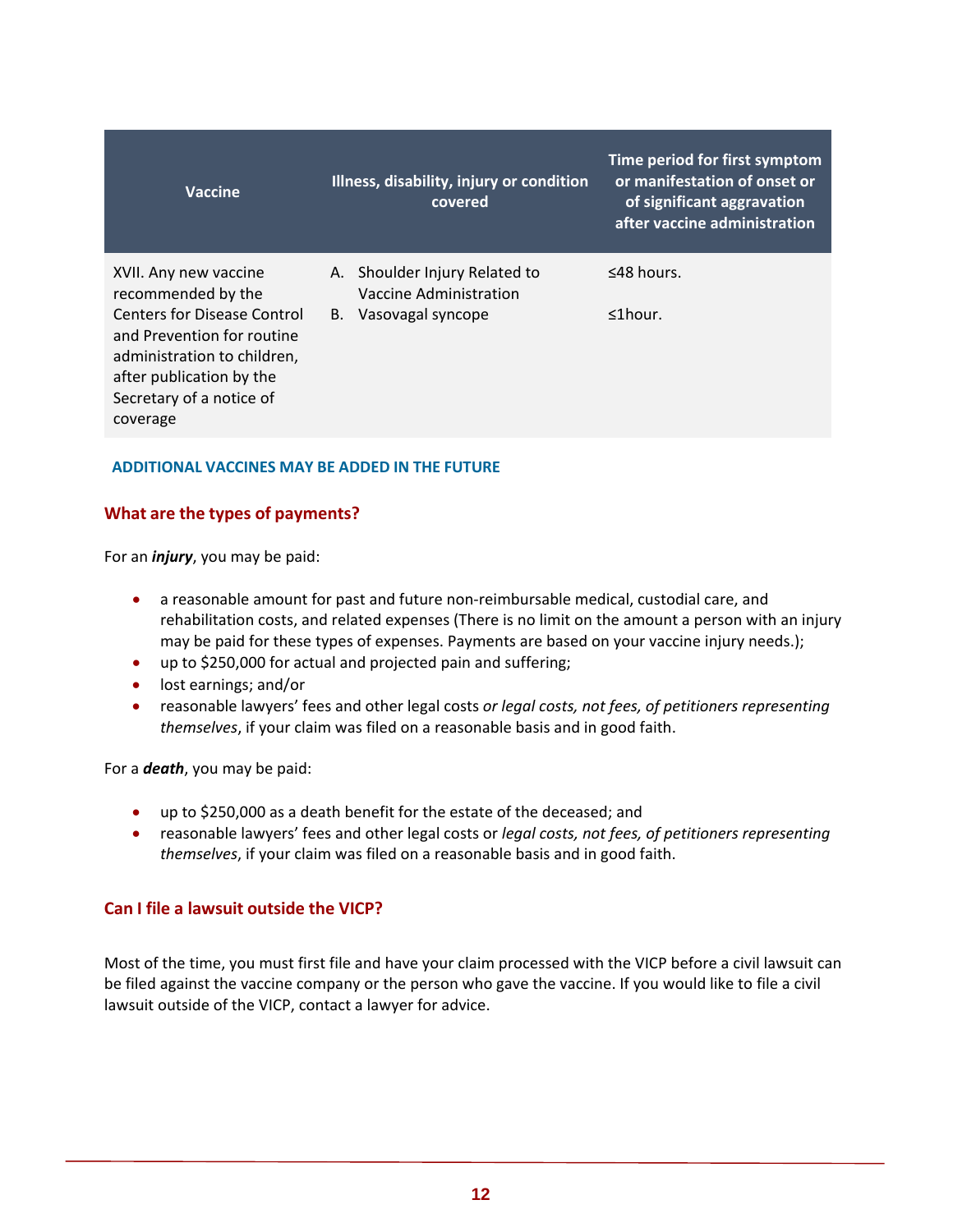## <span id="page-14-0"></span>**What is the Vaccine Adverse Event Reporting System (VAERS)?**

VAERS is a Federal program used to report injuries or illnesses that occur after a vaccine is given. Filing a VAERS report is not the same as filing a claim with the VICP. VAERS and the VICP are different programs. For more information about VAERS, call 1-800-822-7967 or visit their Website at **[vaers.hhs.gov/index](https://vaers.hhs.gov/index.html)**.

#### <span id="page-14-1"></span>**How do I obtain more information about the VICP?**

National Vaccine Injury Compensation Program 5600 Fishers Lane, 8N146B Rockville, Maryland 20857; or 1-800-338-2382 **[www.hrsa.gov/vaccine](http://www.hrsa.gov/vaccinecompensation)-compensation**

#### **How do I obtain more information about filing a claim?**

Clerk U.S. Court of Federal Claims 717 Madison Place, N.W. Washington, D.C. 20439 (202) 357-6400 **[www.uscfc.uscourts.gov/vaccine-programoffice-special-masters](http://www.uscfc.uscourts.gov/vaccine-programoffice-special-masters)**

#### <span id="page-14-2"></span>**How do I obtain a list of lawyers?**

Clerk U.S. Court of Federal Claims 717 Madison Place, N.W. Washington, DC 20439 (202) 357-6400 **[www.uscfc.uscourts.gov/vaccine-programoffice-special-masters](http://www.uscfc.uscourts.gov/vaccine-programoffice-special-masters)** or Your State or local bar association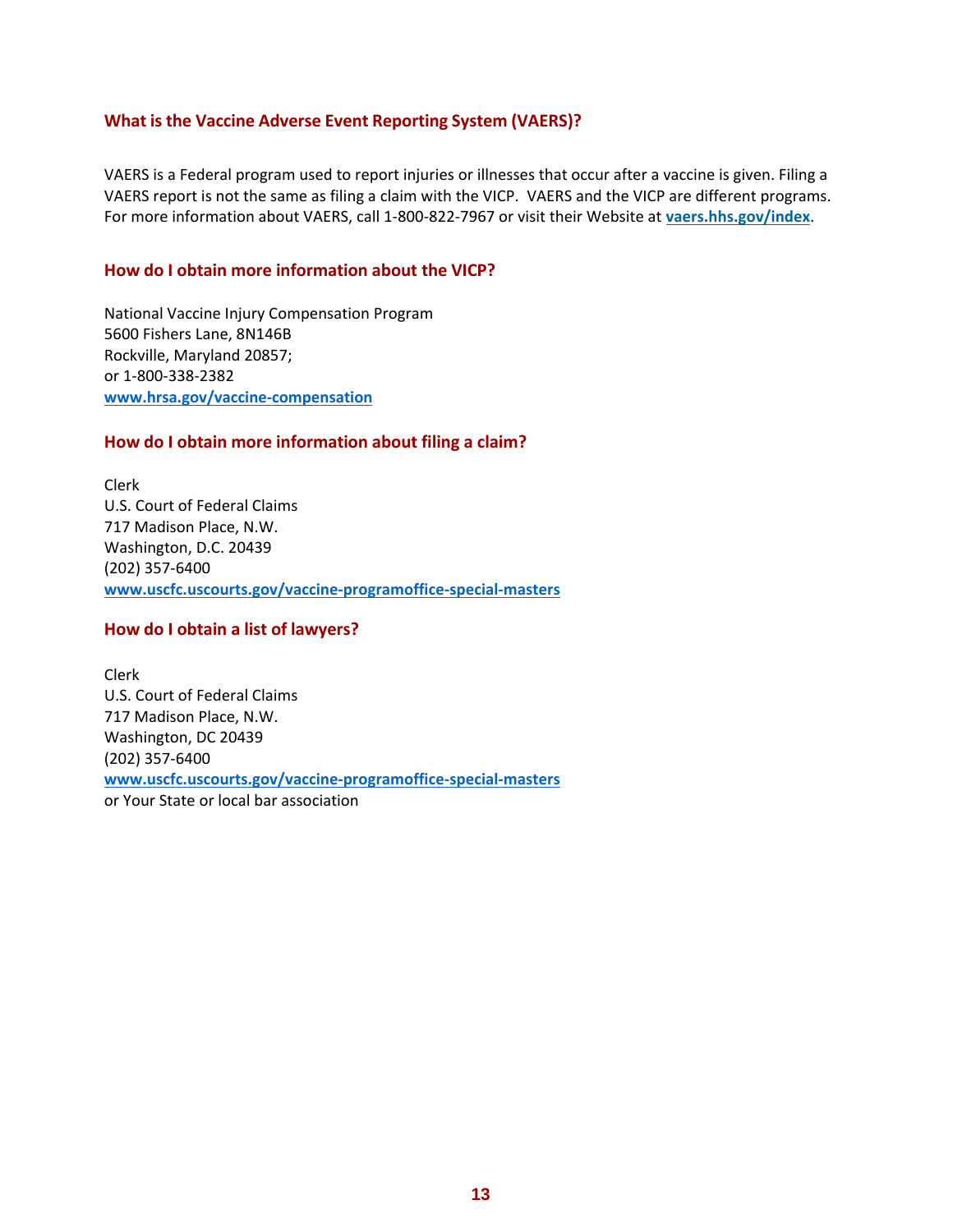# <span id="page-15-0"></span>**Appendix:**

# **Description of Diseases Prevented By VICP Covered Vaccines**

| <b>Vaccines</b>                                | <b>Description of Diseases Prevented by Covered Vaccines</b>                                                                                                                                                                                                                                                                           |
|------------------------------------------------|----------------------------------------------------------------------------------------------------------------------------------------------------------------------------------------------------------------------------------------------------------------------------------------------------------------------------------------|
| <b>DIPHTHERIA</b>                              | A bacterial disease which can cause a thick covering in the back of the<br>throat, and can lead to breathing problems, paralysis, heart failure,<br>and even death.                                                                                                                                                                    |
| <b>HAEMOPHILUS INFLUENZAE</b><br><b>TYPE B</b> | A bacterial disease which can cause meningitis, pneumonia, severe<br>swelling in the throat (making it hard to breathe), infections of the<br>blood, joints, bones, and covering of the heart, and death. Meningitis<br>is an infection of the covering of the brain.                                                                  |
| <b>HEPATITIS A</b>                             | Hepatitis A can cause mild "flu-like" illness, jaundice, severe stomach<br>pains and diarrhea, and can lead to a serious liver disease.                                                                                                                                                                                                |
| <b>HEPATITIS B</b>                             | Hepatitis B virus can cause short term (acute) illness, and can lead to<br>loss of appetite, diarrhea and vomiting, tiredness, jaundice (yellow<br>skin or eyes), and pain in muscles, joints, and stomach. It can also<br>cause long-term (chronic) illness which can lead to liver damage<br>(cirrhosis), liver cancer and/or death. |
| <b>INFLUENZA</b>                               | Influenza virus can cause fever, sore throat, chills, fatigue, cough,<br>headache, and muscle aches. It is a very contagious disease which<br>spreads from infected persons to the nose or throat of others.                                                                                                                           |
| <b>MEASLES</b>                                 | Measles virus can cause rash, cough, runny nose, eye irritation which<br>can lead to ear infection, pneumonia, seizures (jerking or staring<br>spells) brain damage, and death.                                                                                                                                                        |
| <b>MUMPS</b>                                   | Mumps virus can cause fever, headache, and swollen glands, and can<br>lead to deafness, meningitis (infection of the brain and spinal cord<br>covering), painful swelling of the testicles or ovaries, and, rarely,<br>death.                                                                                                          |
| <b>PERTUSSIS (WHOOPING</b><br><b>COUGH)</b>    | A bacterial disease which can cause coughing spells so bad that it is<br>hard to eat, drink, or breathe, and can lead to pneumonia, seizures<br>(jerking and staring spells), brain damage, and death. It is also called<br>Whooping Cough.                                                                                            |
| <b>PNEUMOCOCCAL</b><br><b>CONJUGATE</b>        | A bacterial infection which can lead to serious illness and death, and<br>is the leading cause of bacterial meningitis in the United States.                                                                                                                                                                                           |